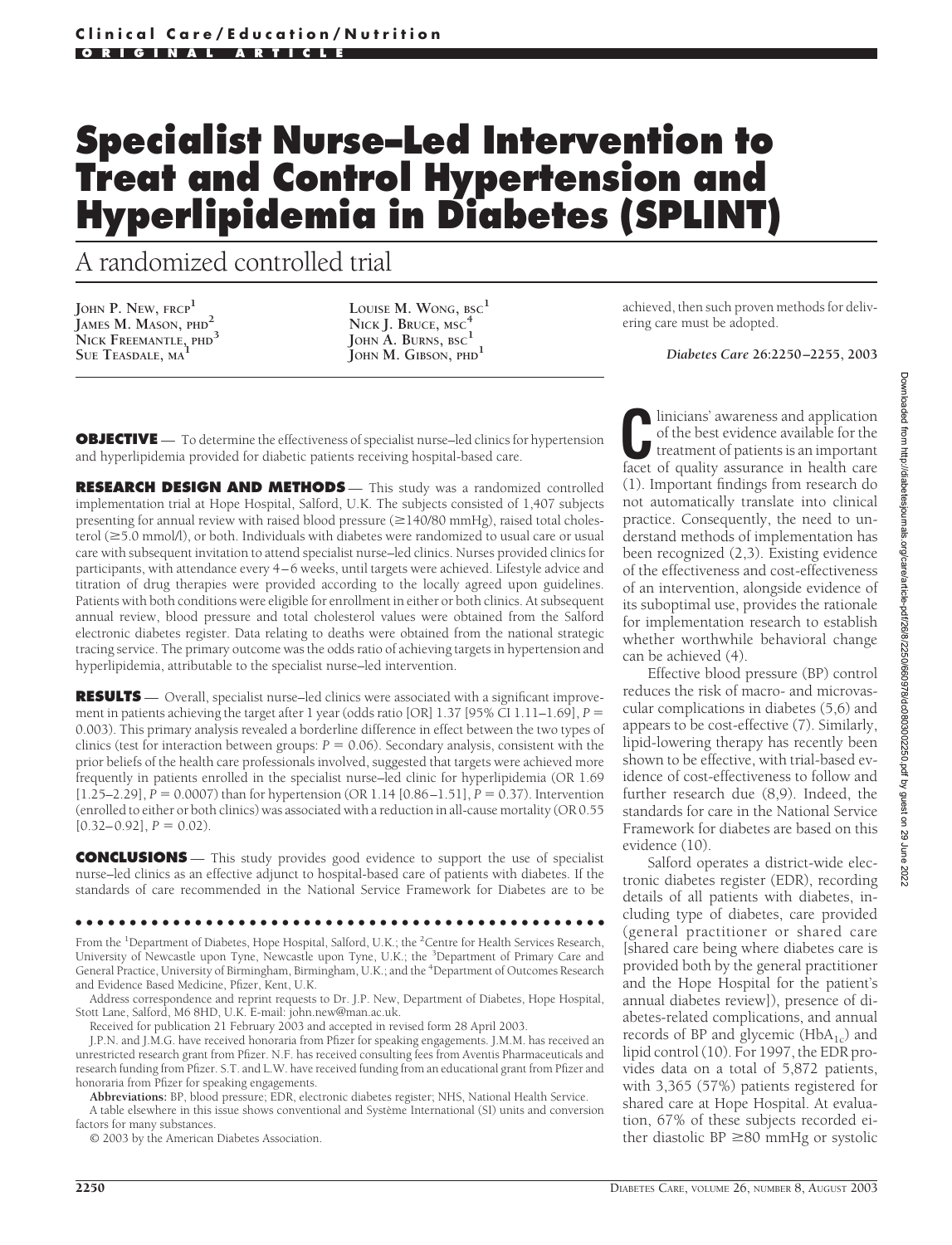

 $BP \geq 140$  mmHg, and 54% recorded total cholesterol 5.0 mmol/l. Diabetes care is designed to minimize the development of complications by optimizing metabolic control using lifestyle and medication. These recommendations are sent to the patient and his or her general practitioner, who adjusts medications according to results, aiming for a  $BP < 140/80$  mmHg and a total cholesterol of  $<$  5.0 mmol/l in accordance with the district guidelines.

#### **RESEARCH DESIGN AND METHODS**

#### Protocol

The subjects of the study were all receiving shared care, i.e., their diabetes care was being provided by both their general practitioner and the Hope Hospital for their annual diabetes review. During their annual review, subjects presenting with raised systolic ( $\geq$ 140 mmHg) or diastolic  $(\geq 80$  mmHg) BP were randomized to the specialist nurse–led hypertension clinic or usual care. Similarly, subjects with raised total cholesterol  $(\geq 5.0 \text{ mmol/l})$ were randomized to the specialist nurse– led hyperlipidemia clinic or usual care.

Different specialist nurses provided the two interventions.

These posts were created specifically for the management of hypertension and dyslipidemia and were based on the standards for specialist practice as identified by the U.K. Nursing and Midwifery Council (11). In Salford, as in most of the U.K., diabetes specialist nurses manage their own caseload, initiating and titrating drugs for glycemic control, but have traditionally had little input or experience in managing other cardiovascular risk factors. The nurses recruited to the posts were registered nurses educated to degree level with previous experience of the management of diabetes, hypertension and dyslipidemia, patient education, and working as advisors to other health care professionals. Because no formal training courses exist for nurses in the management of hypertension and dyslipidemia in patients with diabetes, training was provided by the local clinicians and pharmacists.

#### Intervention

An initial 45-min appointment was offered to each of the patients randomized to receive specialist nurse intervention from either the hypertension or lipid specialist nurses. This appointment was used to discuss the reason for the visits, targets for their treatment, and the reason for these targets. A detailed medical history was not taken because all patients had been fully assessed within the previous 6 weeks at the diabetes clinic and all data previously recorded on an electronic diabetes information system were accessible to the nurses. The medications were checked and other key conditions likely to influence treatment, such as poorly controlled diabetes, were noted. A history was taken relating to the duration of hypertension or hyperlipidemia, any previous treatments that had been used, and the reason for discontinuation of previous treatments.

Next, an accurate assessment of their presenting condition was made. For individuals with hypertension, three measurements of BP were taken 1 min apart using an Omron 705CP (Omron Health Care, Henfield, U.K.), as per British Hypertension Society guidelines (12). The average of the second two readings was recorded as the actual BP. Twenty-four– hour ambulatory measurements were taken in patients in whom white coat hypertension or postural hypotension was suspected or whose BP remained high on three or more treatments. Individuals randomized with hypercholesterolemia had a full fasting lipid profile repeated. The therapeutic decision was based on total cholesterol and HDL levels, which are unaffected by the nonfasting state of an individual.

Lifestyle factors likely to be contributing to, or affecting response to treatment of, hypertension or hypercholesterolemia were discussed (namely diet focusing on either salt or fat intake and weight reduction as appropriate, alcohol intake, and exercise patterns). The patient's willingness to change these lifestyle factors was discussed, and an individualized action plan was drawn up. Finally, an individualized education program was implemented consisting of information about the risks of hypertension or dyslipidemia, the benefits of treatment and lifestyle changes, drug actions, and potential side effects.

Thereafter, the specialist nurses saw patients in the diabetes center every 4–6 weeks for 30- to 45-min appointments until targets were achieved (<140/<80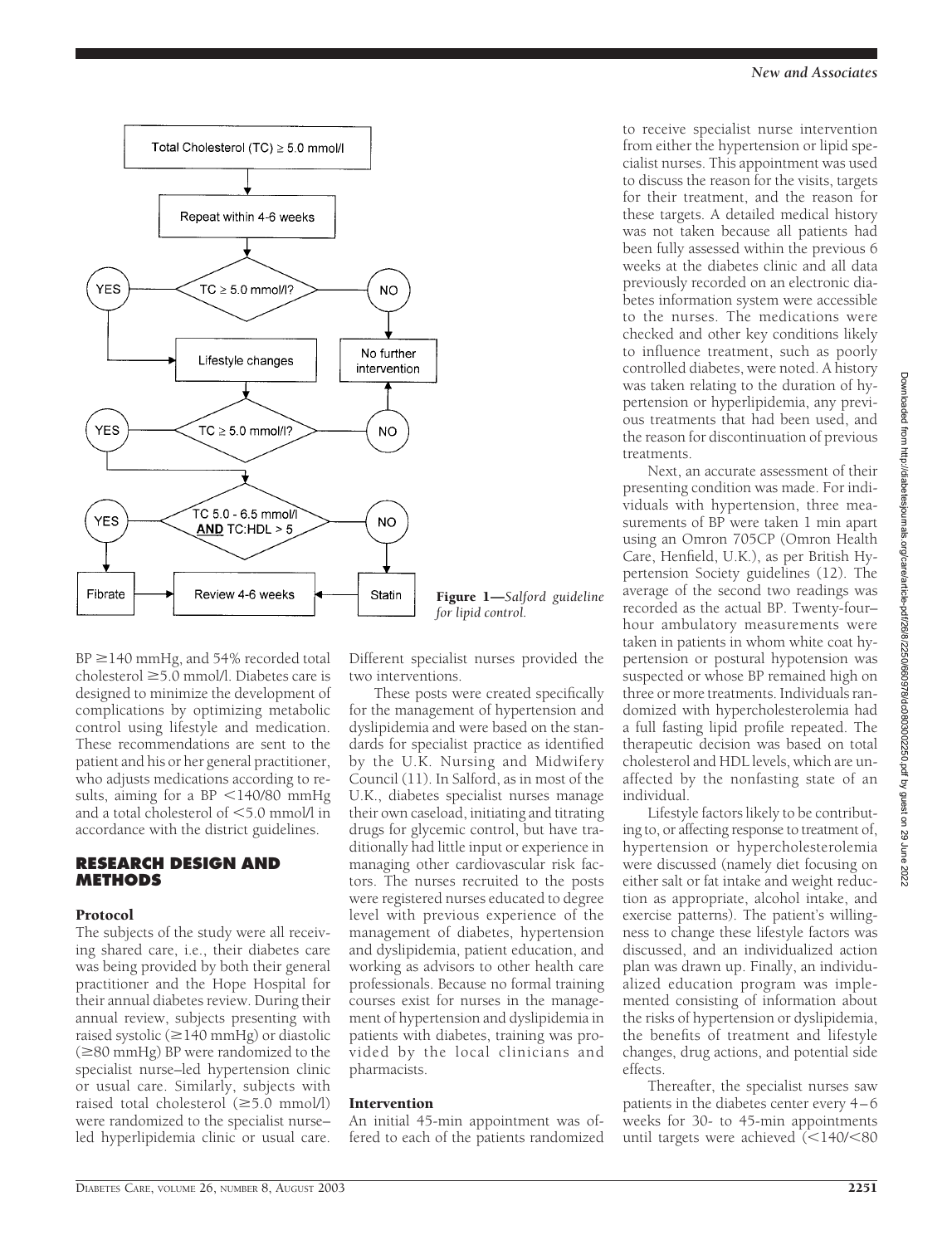#### **LISINOPRIL**

Initial dose 2.5 mg OD

Titration 5 mg, 10 mg, 20 mg OD

Increase every 2-4 weeks

Check U&Es before commencing and one week later

If creatinine rises >10% and/or potassium >5.5 mmol, seek medical advice

Figure 2—*Salford guideline for initiating and titrating ACE inhibition. OD, once daily; U&E, urea and electrolyte.*

mmHg or  $\leq$ 5mmol/l, respectively). At these visits, lifestyle modifications were reinforced and reviewed and medications were titrated according to response to treatment according to the local protocol. At subsequent visits, lifestyle factors were reviewed, the need for behavior changed re-enforced, and the dose of antihypertensive or cholesterol-lowering medication increased by the specialist nurse in a stepped care approach in accordance with protocols agreed on by the local Drugs and Therapeutic Committee and supported by patient group directives (Figs. 1 and 2). The specialist nurse discussed patients who required additional medications with the doctor, who initiated additional therapy when appropriate.

Whereas the main emphasis of the clinics was BP and cholesterol control, patients presenting with poor diabetes control, as judged by raised  $HbA_{1c}$  levels, were given advice on glycemic control. The protocol forbade the specialist nurses from providing any management of the other intervention, i.e., individuals in the cholesterol arm received no advice relating to hypertension.

Both baseline and follow-up BP and cholesterol concentrations were collected during the patients' following annual review, independently of the study. Ethics committee approval was gained for the trial.

Upon completing the study, all patients were linked to the National Strategic Tracing Service to determine whether they had died during the study (13).

#### Standard care

The control group of patients received standard care for the management of their hypertension and hypercholesterolemia. The BP and cholesterol concentrations were measured before the patient saw the diabetologist, and these results were available during their 20-min annual diabetes review. During this review, the diabetologist would address the patient's control of glucose, cholesterol, and BP, as well as examine the patient's feet for signs of neuropathy or vascular disease, perform dilated fundoscopy, and decide on an action plan for the following year. This plan would be discussed with the patient, who, along with the general practitioner, received a letter outlining this strategy. If medication was required, the patient would be asked to collect a prescription from his or her general practitioner, who would assess the effectiveness of the intervention and increase the medication if required. All general practitioners and practice nurses had received copies of the district policy for managing hypertension and hypercholesterolemia (the same used by the nurse specialists). Furthermore, they were invited to 4 monthly education sessions where these guidelines were discussed.

Although these patients would not be reviewed in the diabetes department until 12 months later, they were reviewed in primary care as thought necessary by the primary care clinicians.

#### **Assignment**

For each eligible patient, an administrator e-mailed the patient's hospital number and general practitioner practice code to a remote randomization service. The hospital numbers for patients randomized to intervention were e-mailed to the respective lipid and hypertension nurses. Because patients were randomized to receive the hypertension or hypercholesterolemia interventions separately, patients with both hypertension and hyperlipidemia could be randomized to receive one intervention and be a control for the other intervention. To avoid possible contamination of the results by control patients inadvertently receiving advice from the nurse specialist, the study was designed to ensure that each intervention was provided by a separate nurse specialist who could not provide any advice relating to the other intervention. Consequently, the hypertension and hyperlipidemia clinics were run independently by a different nurse throughout the study.

## Masking (blinding)

Randomization was performed centrally in a fully concealed process and stratified according to general practice. Separate randomizations operated for each condition. Data at baseline and follow-up at 1 year were abstracted from Salford's EDR by staff blinded to allocation. The database was passed to the remote data center, where randomization status was incorporated and analyses were performed.

#### Power calculation

The power calculation was based on the number of patients who were not at target for each condition and the binomial (*r*/*n*) that describes the proportion of patients who subsequently attained target levels, using data on patients undergoing repeated annual hospital reviews during 1996–1997. In 1997,  $\sim$ 15% (150) of 1,000 hypertensive subjects and 7% (49) of 700 subjects with hyperlipidemia at first review progressed to within the target because of usual care. Both interventions were assumed to achieve a further 15% reduction, but this would be diluted to 7.5% because only 50% of patients would adhere to the request to attend the specialist nurse–led clinics. The hypertension intervention was powered  $(1-\beta)$  at 80% with a two-sided  $\alpha$  of 0.05 to find a change of 7% with 1,020 patients (510 in each arm). Similarly, the hyperlipidemia intervention was powered  $(1-\beta)$  at 80% with a two-sided  $\alpha$  of 0.05 to find a change of 7% with 660 patients (330 in each arm).

The primary outcome examines the effect of the specialist nurse–led clinic across both hypertension and hyperlipid-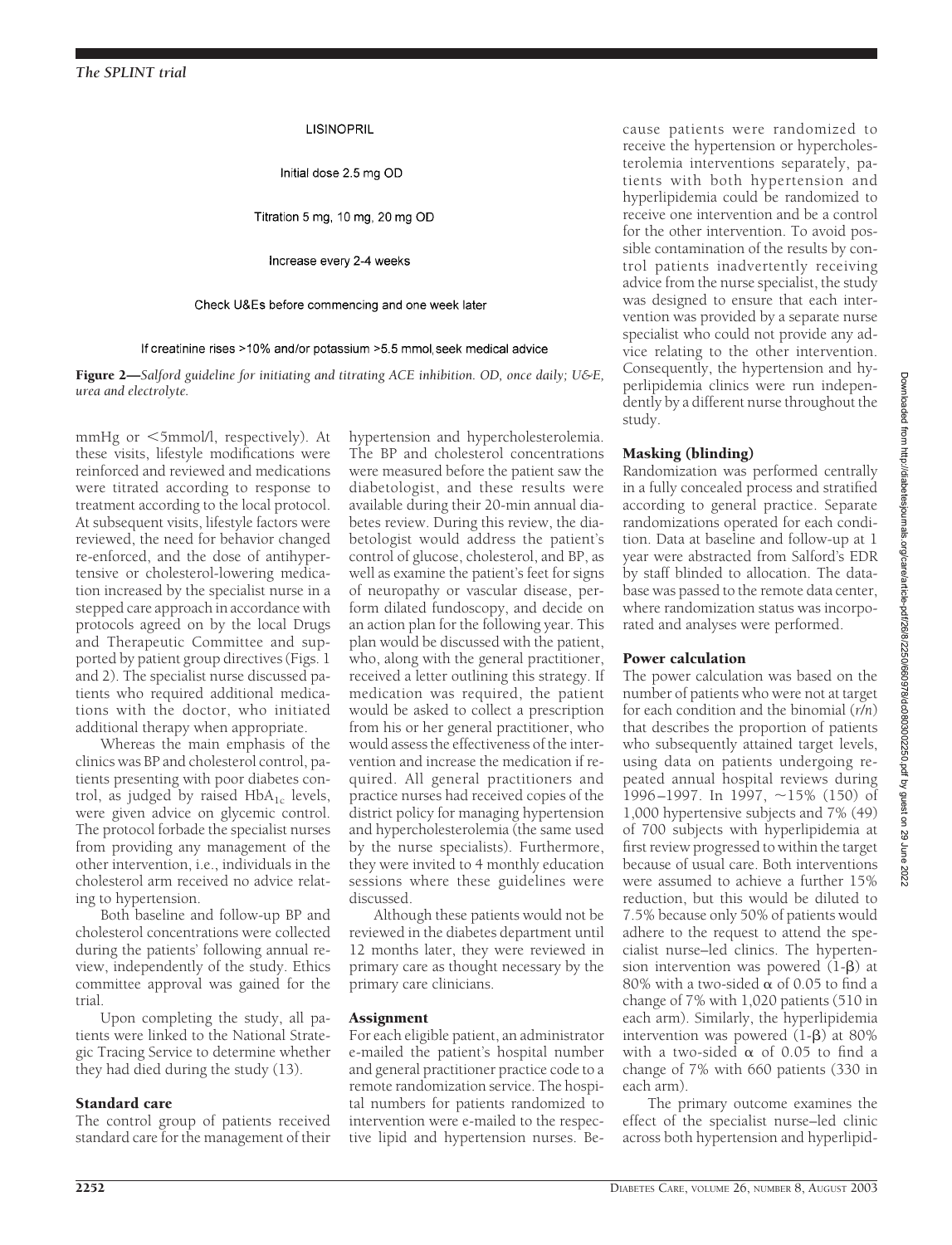## **Table 1—***Patient characteristics*

|                               | Hypertension        |                     | Hyperlipidemia      |                  |
|-------------------------------|---------------------|---------------------|---------------------|------------------|
|                               | Clinic              | Usual care          | Clinic              | Usual care       |
| Enrolled $(n)$                | 506                 | 508                 | 345                 | 338              |
| Attended follow-up            | 406(80.2)           | 429 (84.5)          | 317 (91.9)          | 310(91.7)        |
| <b>Visits</b>                 | $2(1-4)$            | NA                  | $2(1-3)$            | NA               |
| Age (years)                   | $63.5(55.4 - 72.1)$ | $63.7(56.4 - 71.9)$ | 56.5 (45.1–66.9)    | 58.6 (49.3-69.6) |
| Male                          | 259(51.0)           | 270(49.0)           | 186 (50.7)          | 181 (49.3)       |
| BMI $(kg/m2)$                 | $30.7(26.3 - 34.2)$ | $30.5(26.4-3.8)$    | $31.2(26.4 - 35.2)$ | $30.4(30-33.6)$  |
| Type 2 diabetes*              | 407(83.7)           | 410(83.7)           | 255(75.7)           | 253(76.2)        |
| Prior cerebrovascular disease | 4(0.8)              | 1(0.2)              | 16(4.7)             | 28(8.1)          |
| Prior myocardial infarction   | 40(11.8)            | 83 (16.4)           | 40(11.8)            | 57(16.5)         |
| Systolic BP                   | 159 (147–167)       | 159 (148-166)       | NA                  | NA               |
| Diastolic BP                  | 78 (70-85)          | 77 (70-84)          | NA.                 | NA               |
| Total cholesterol             | NA                  | NA                  | $5.8(5.2 - 6.2)$    | $5.8(5.2 - 6.2)$ |
| LDL cholesterol               | NA                  | NA                  | $3.3(2.8-3.7)$      | $3.3(2.9 - 3.7)$ |
| HDL cholesterol               | NA.                 | NA                  | $1.3(1.1-1.5)$      | $1.4(1.1-1.6)$   |
| Triglycerides                 | NA                  | NA                  | $2.6(1.5-3.2)$      | $2.4(1.4-3.0)$   |

Data are *n* (%) or means (interquartile range). \*Remainder: type 1 diabetes. NA, not applicable.

emia interventions. The study had 80% power  $(1-\beta)$  to identify a 5% change in the combined primary outcome at an overall two-sided  $\alpha$  of 0.05.

### **Outcomes**

The primary outcome is the increased proportion of patients achieving the specified targets for either intervention, specified as an odds ratio from the generalized linear model. Patients could be included in both clinical areas if they met the inclusion criteria. Nonattenders and subjects who died before attending the second annual review were deemed not to have achieved targets and were included in the analyses. Secondary analyses examined the change achieved in the individual hypertension and cholesterol interventions, the analyses of the continuous measures, and all-cause mortality.

## Statistical analysis

Principle analyses were conducted using generalized linear models that estimated the effect of intervention on patient outcome. Binary analyses were conducted with a logit link and binomial error (14). Analyses of continuous data were conducted using an identify link function and normal error. Analysis of continuous data routinely used the patient baseline value (for BP or total cholesterol) as a covariate. All analyses were conducted using SAS (version 8.01; SAS Institute, Cary, NC).

**RESULTS** — Patient characteristics at baseline are described in Table 1, and the flow of participants through the trial is described in Fig. 3. Patients included because of raised cholesterol were  $\sim$  5 years younger, on average, than those who were included because of hypertension. There were similar numbers of males and females in each group. About one in five patients included had type 1 diabetes. Average follow-up was 1.5 years (interquartile range 1.3–1.8). Patients attended the BP clinic for a median of two visits (interquartile range 1–4) and the lipid clinic for two visits (interquartile range 1–3)

# Primary outcome measure

More patients achieved target levels among those randomized to attend the specialist nurse–led clinic in comparison to those who received normal care (odds ratio 1.37 [95% CI 1.11–1.69], *P*

0.003). Overall, 315 (37.2%) patients randomized to the specialist nurse–led clinic achieved target, whereas 261 (30.7%) in the normal follow-up group achieved target.

There were some differences in the results achieved between the specialist nurse–led hypertension and lipid clinics. The principal analysis included a term describing the type of clinical intervention, although the unadjusted results were not materially different. There was some evidence of an interaction between the effect of the specialist nurse–led clinics and the clinical target (lipids or BP control) (*P*  $(0.06)$ .

# Secondary analyses

The study design included three predefined secondary analyses relating to the effects of the intervention in the cholesterol and hypertension groups individu-



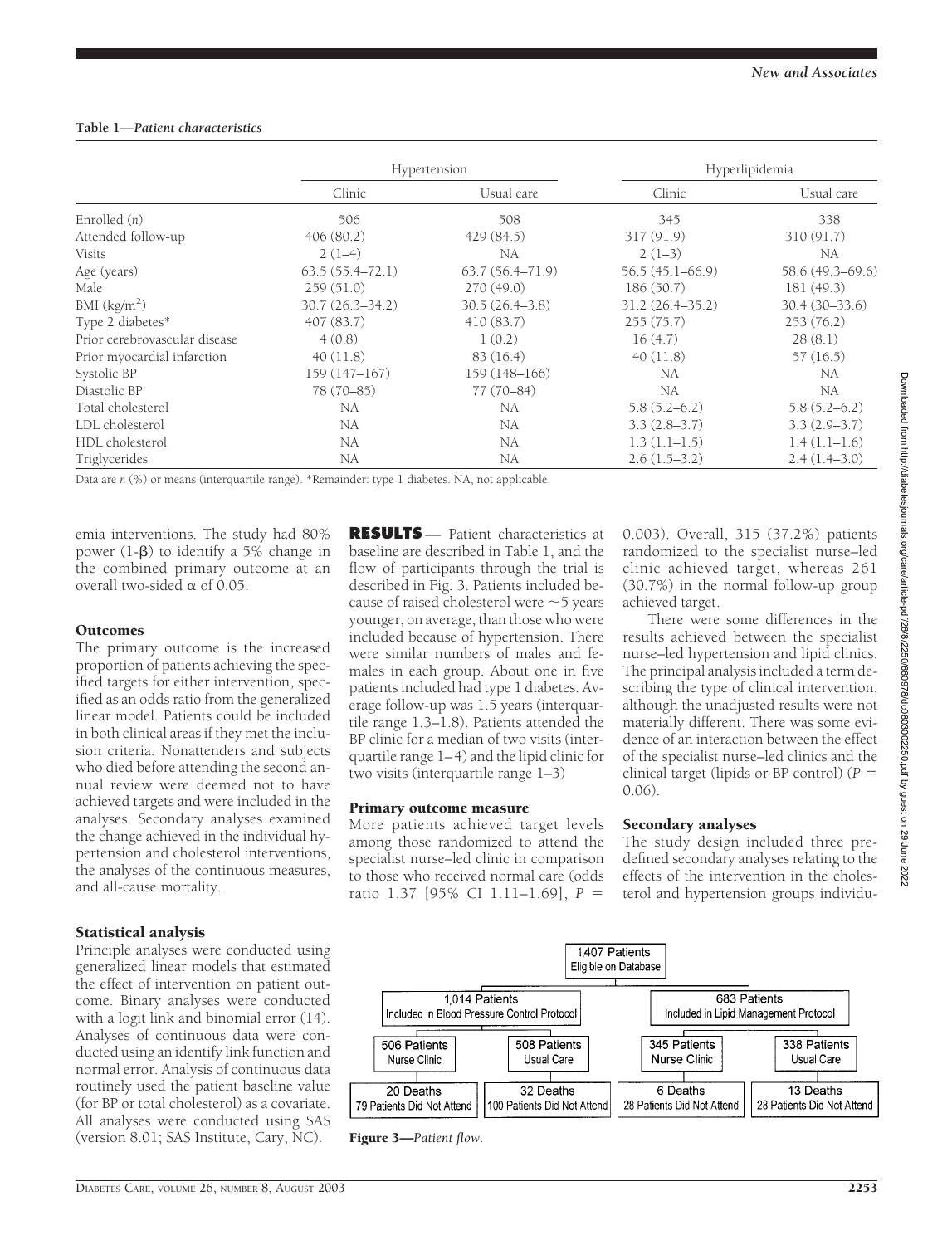ally, as well as all-cause mortality in the treatment and control groups.

**Cholesterol control.** When rerunning the primary analysis but including only the patients with hyperlipidemia, the benefit of the specialist nurse–led clinic was clear (odds ratio 1.69 [95% CI 1.25–  $2.29$ ],  $P = 0.0007$ ). Overall, 180 patients (53.3%) achieved the cholesterol target in the specialist nurse–led clinic group compared with 139 (40.3%) in the normal follow-up group. The change in total cholesterol attributable to the intervention was  $-0.28$  mmol/l (95% CI  $-0.44$  to  $-0.13$ ,  $P = 0.0004$ ). The initial cholesterol was 5.8 mmol/l for both the intervention and control groups, respectively, falling to 4.9 and 5.2 mmol/l by the completion of the study.

**BP control.** Rerunning the primary analysis but including only hypertensive patients, the benefit of the hypertension specialist nurse–led clinic was less clear (odds ratio 1.14 [95% CI 0.86–1.51], *P* 0.37). Overall, 135 patients (26.6%) who were randomized to attend the hypertension specialist nurse–led clinic achieved target, whereas 122 (24.1%) patients who received normal follow-up achieved target. The mean reduction in diastolic BP attributable to the intervention was  $-0.79$  mmHg (95% CI  $-2.18$  to 0.60,  $P = 0.27$ , and the mean reduction in systolic BP was  $-1.95$  ( $-4.49$  to 0.60,  $P =$ 0.13).

The initial BPs were 159/78 and 159/77 mmHg for the intervention and control groups, respectively, falling to 147/74 and 149/74 mmHg by the completion of the study.

**Mortality.** Of the 1,407 patients included in the trial, 778 were randomized to a specialist nurse–led clinic (for BP control, lipid control, or both) and 629 were allocated to receive normal followup. There were 25 deaths (3.2%) among individuals randomized to the specialist nurse–led clinics compared with 36 deaths (5.7%) among individuals randomized to normal follow-up (odds ratio  $0.55$  [95% CI 0.32–0.92],  $P = 0.02$ ).

**CONCLUSIONS** — In this randomized trial of the management of patients with diabetes, we established that specialist nurse–led clinics can effectively improve the achievement of hypertension and cholesterol targets when added to care routinely provided by the diabetes clinic.



Figure 4—*Trend in BP in patients at the annual review in Salford, U.K.*

During the trial, there was an ongoing reduction in BP in our patient population consistent with, and possibly due to, the implementation of local guidelines in response to the results of the U.K. Prospective Diabetes Study (Fig. 4). A further reduction in BP and total cholesterol was achieved using specialist nurse–led clinics. The intervention is pragmatic, adapting to the needs and responses of individual patients, and could be easily implemented in other hospitals. Both interventions were delivered at a cost to the National Health Service (NHS) of the equivalent of one full-time diabetes nurse specialist, additional clinic time, and pharmacological treatment.

A surprising and significant reduction in mortality for the intervention group was found in a secondary analysis. The numbers of events were small, but this finding emphasizes the importance and value of efforts to manage patients to targets. Another recent trial demonstrated that specialist nurses can improve patient outcome. Specialist nurse intervention after acute hospital admission for heart failure reduced subsequent morbidity and hospital readmissions (15).

Patients were drawn from Salford, an inner city with high levels of social deprivation. Sixteen percent of patients randomized to specialist nurse–led intervention for hyperlipidemia, and 41% for hypertension, did not attend the clinics to which they were invited, which may have diluted the effects of an intervention.

The district-wide diabetes information system is used to promote consistent standards of care for patients with diabetes in Salford. An additional benefit is that it permitted this trial to run without the need for a complex case report form. Baseline and end point data (with the exception of mortality) were retrieved from the existing electronic diabetes record, with the data being routinely collected during the provision of care.

The National Service Framework for Diabetes sets clear standards for the provision of diabetes care. Currently, these standards are not achieved by many diabetes services (16). The major obstacles to providing effective diabetes care are presented by the large numbers of patients and challenging targets for BP, lipid, and glucose control. Good diabetes care, although time-consuming for patients and health care professionals, is known to lead to cost-effective reductions in the development and progression of diabetesrelated complications (7). This study demonstrates that significant improvements can be achieved in clinical practice by modifying the way care is provided. If people with diabetes are to receive the care proposed in the National Service Framework for Diabetes, then clinicians need new, more effective methods of providing this care. Furthermore, these methods must be practically applicable to all primary and secondary care and possible to implement within the finite resources available to the NHS. This study provides such evidence.

**Acknowledgments**— This study was funded by an unrestricted educational grant from Pfizer.